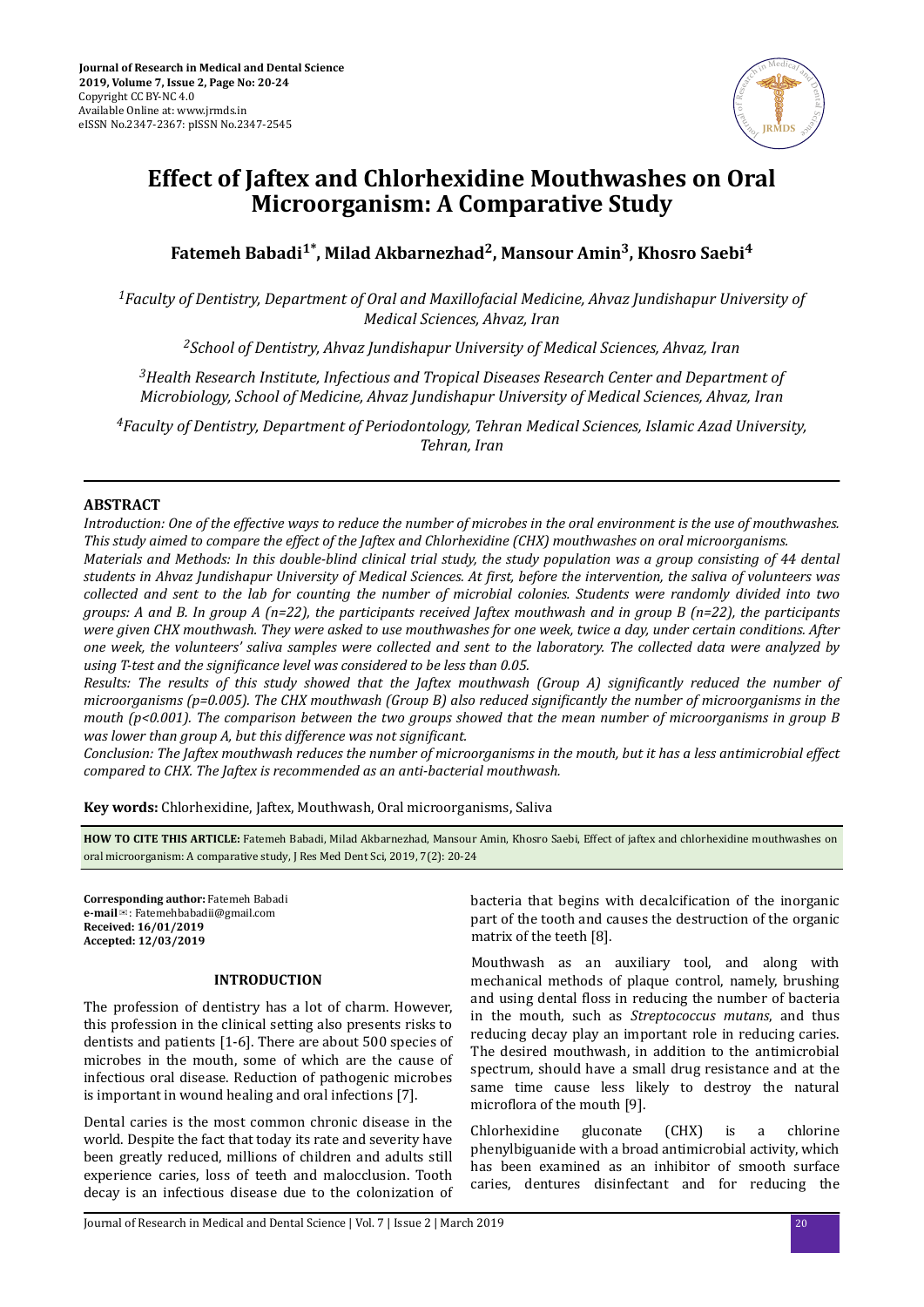microbial plaque in dentistry. Hence, it is known as a gold standard for microbial plaque control. This mouthwash has undesirable effects, such as a change in the sense of taste, dryness and burning in the mucosa, negative systemic effects by the swallowing, and the color change of the tooth restoration.

There have been more tendencies to herbal medicines over the past years due to their antimicrobial, antifungal, anti-cancer and fewer side effects. Herbal mouthwashes are more suitable than CXH because they contain organic compounds, more fitness with body physiology and have lower toxicity; so, it is recommended in people who cannot use chemical mouthwashes [10].

One of these medicinal plants with many therapeutic properties is Oak. The inner layer of the fruit is called "jaft", which has medical and industrial uses. Jaft has a huge impact on treating bacterial and viral diseases. The antimicrobial properties of various oak species are mentioned in various sources. The antimicrobial properties of different oak species are discussed in the literature. Fruit of the oak is known for having a disinfectant effect.

Jaftex is a new herbal mouthwash that consisted of Jaft (Oak Fruit) aquatic extract as a base and aquatic extracts of Thyme (*Zataria multϔo*) and *Saturej bachtiarica*; it has been prepared scientifically in the pharmaceutical plant growth center of Ahvaz Jundishapur University of Medical Sciences; the main basis for this oral mouthwash is jaft [11,12].

According to a review of the past studies, Thyme and *Saturej bachtiarica* have some antibacterial effects. The antibacterial effects of these two products are attributed to their compounds and elements. Thymol and Carvacrol have been reported to be one of the most important compounds in *Saturej bachtiarica* and Thyme [13-18].

The purpose of this study was to compare the effect of Jaftex mouthwash and CHX on the oral microorganisms.

## **MATERIALS AND METHODS**

In this double-blind randomized clinical trial study, 44 dental students with an age range of 19-26 years old were selected. This research was conducted at the faculty of dentistry. The participants and researchers did not know the type of content of the glasses. The mouthwashes were prepared in the same glasses by the drug center. The inclusion criteria included: 1) do not take antibiotics in the past month; 2) good oral health; 3) not smoking, and 4) lack of orthodontic plaque. The study was conducted in two stages.

The participants randomly were divided into two equal groups. Before the intervention, all volunteers were taken saliva samples. Initially, the participants were asked to do not take any meal and drink an hour before sampling to prepare a saliva sample. At 10 o'clock, each of them received a 5 cc physiology serum to wash one's mouth for 5 seconds and then it was collected in a sterile container. The specimens were stored in an ice-chamber and sent to the microbiological laboratory within 1 hour to count the

number of microbial colonies. Subsequently, in group A, participants (n=22) were given the Jaftex mouthwash; in group B, participants (n=22) received the CHX mouthwash 2% (Iran, Tehran, Shahrdaru).

The students were asked to do not change their usual mechanical sanitary procedures (such as dental floss and a toothbrush without toothpaste). They should use the mouthwashes for a week, twice a day (in the morning and at night), 5 ml each time and 30 seconds. At the end of this period (one week after mouthwash use), the saliva sample was again collected from the volunteers listed above and sent to the microbiology laboratory.

In the laboratory, at first, each of the specimens was transferred slowly onto a plate of Blood Agar solid culture medium, using a standard loop (equivalent to 0.01 milliliters) (Theron Lob, Tehran, Iran). Plates were placed in an incubator (Munich, Germany, Gallenkamp,  $CO<sub>2</sub>$ ) at 37°C for 24 hours. Finally, the grown colonies were counted and multiplied by the dilution coefficient (multiplied by 100) and the number of colonies per ml of physiological serum was determined (UFC/ml). All the data were analyzed by the t-test and using the SPSS version 20.

## **RESULTS**

The aim of this study was to compare the effect of Jaftex and CHX mouthwashes on oral microorganisms. A total of 44 healthy individuals with a range of 19-26 years old were selected. There were 22 (50%) male and 22 (50%) female among the 44 participants. The average age of participants in the intervention and control groups has been 22.5 years old.

Table 1 represents the mean and standard deviation of the effect of Jaftex and CHX mouthwashes on the oral microorganisms before and after taking the mouthwash.

The results of t-test showed that Jaftex mouthwash (Group A) could significantly reduce the number of microorganisms in the mouth (p=0.005).

The results of the dependent t-test showed that the CHX mouthwash (Group B) has also been able to significantly reduce the number of microorganisms in the mouth (p<0.001).

**Table 1: Distribution of the means and standard deviation for jaftex and chlorhexidine mouthwashes on oral microorganisms**

| Group                                                           | <b>Before Mouthwash use</b> | After Mouthwash use                   | p-value |  |
|-----------------------------------------------------------------|-----------------------------|---------------------------------------|---------|--|
|                                                                 | Mean $\pm$ SD               | Mean $\pm$ SD<br>113636.36 ± 34989.18 |         |  |
| А                                                               | $16454545 \pm 7711261$      |                                       | 0.005   |  |
| B                                                               | 180681.82 ± 79091.50        | 108500 ± 39858.98                     | < 0.001 |  |
| Abbreviations: A:Jaftex; B:Chlorhexidine; SD:Standard Deviation |                             |                                       |         |  |

There was no significant difference between the number of microorganisms before and after consuming mouthwashes in both groups.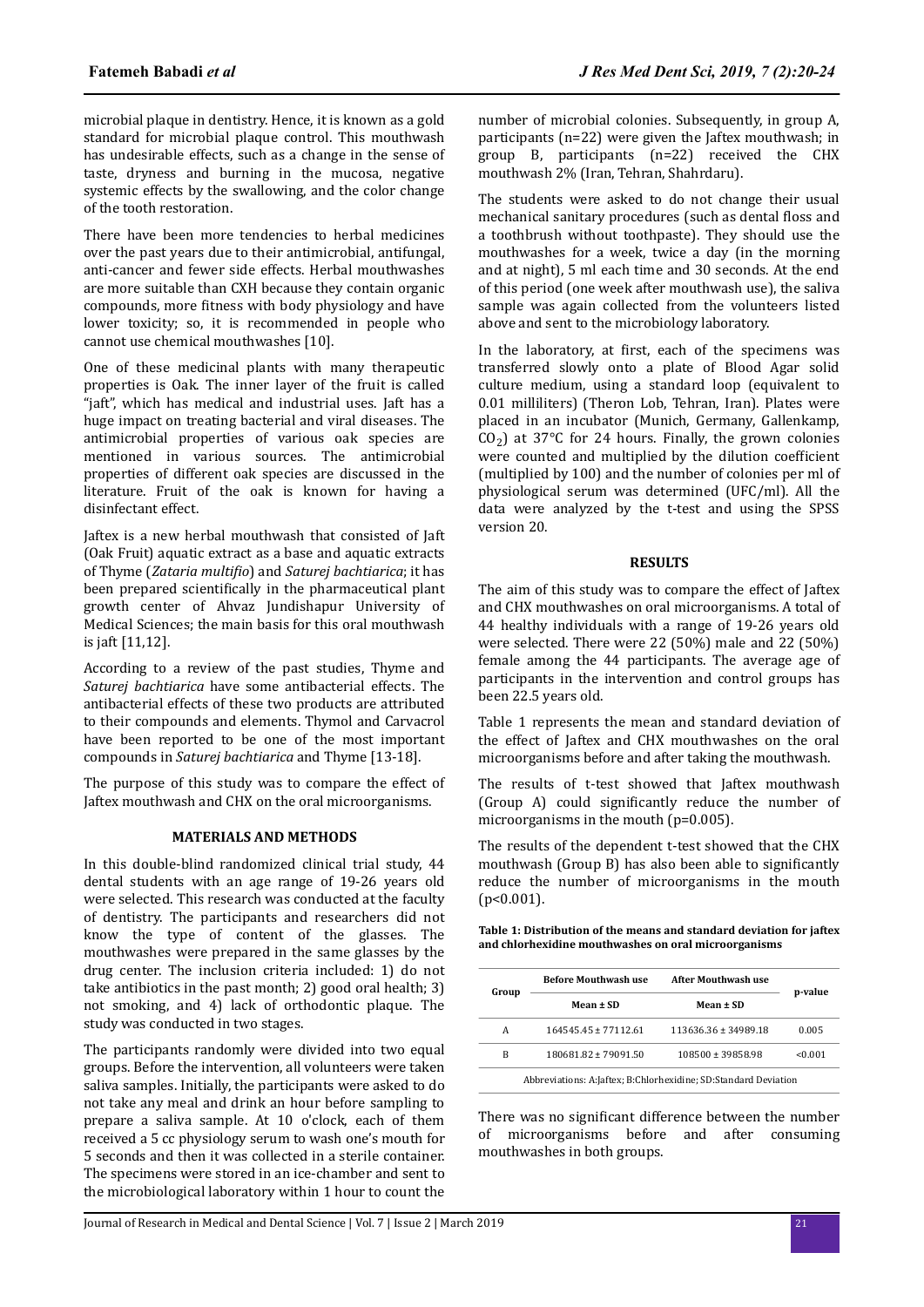The independent t-test was used to compare the effect of Jaftex and Chlorhexidine mouthwashes on the oral microorganisms.

The results showed that there was no significant difference between the number of microorganisms in both groups (p>0.05) (Table 2).

**Table 2: Comparison of the means and standard deviation for jaftex and chlorhexidine mouthwashes on oral microorganisms**

| Mouth                          | <b>Mouthwash Jaftex</b>              | Mouthwash<br>Chlorhexidine |             |
|--------------------------------|--------------------------------------|----------------------------|-------------|
| microorganism<br>s             | Mean $\pm$ SD                        | Mean $\pm$ SD              | p-<br>value |
| <b>Before</b><br>Mouthwash use | $16454545 + 7711261$                 | 180681.82 ± 79091.50       | 0.491       |
| After Mouthwash<br>use         | 113636.36 ± 34989.18                 | 108500 ± 39858.98          | 0.652       |
|                                | Abbreviations: SD:Standard Deviation |                            |             |

# **DISCUSSION AND CONCLUSION**

This study aimed to compare the effect of Jaftex and CHX mouthwashes on oral microorganisms. The results of this study showed that CHX mouthwash and Jaftex reduce the number of microorganisms in the mouth. One of the effective ways to reduce the number of microbes in the oral environment is the use of mouthwashes [12]. The CHX mouthwash is one of the most effective antiseptic agents for the prevention and elimination of microbial platelets [19,20]. Hence, nowadays, more attention has been paid to herbal medicines with the goal of obtaining drugs with minimal side effects [21]. The favorable therapeutic effects of the medicinal herbs with the minimal side effects have been proven over many years [22,23]. In this study, the CHX mouthwash showed a greater antibacterial effect that may be due to the chemical base of this solution [24-26]. The antimicrobial effects CHX have been proven in various studies [24,26,27]. The results of this study showed that Jaftex mouthwash has antibacterial properties. The Little research has been done on this herbal mouthwash  $[11,12]$ . The findings of the present study are similar to other studies that have been conducted in this field. In an *in vitro* study, Babadi et al. compared the antibacterial effects of CHX with Jaftex on some common oral microorganisms. They reported that Jaftex has antibacterial effects, but it is less effective in inhibiting the growth of oral bacteria compared to CHX [12]. Also in another study, Babadi et al. reported that the Jaftex has a greater inhibitory effect on bacterial growth than Matrica and Persica [11]. Jahanghirnejad et al. noted that Jaftex reduces the amount of plaque and gingival index [28]. The present study is the first clinical research which surveys the antibacterial effect of Jaftex mouthwash on salivary microorganisms while the above studies have examined the antibacterial effect of Jaftex in the laboratory environment. Our results are based on clinical findings that are considered more realistic. The Jaftex mouthwash is a combination of jaft extract as a basis, and thyme and *Saturej bachtiarica* extracts. The antibacterial property of this mouthwash is largely attributed to the extract of oak jaft. In a number of previous studies, the antibacterial effect of oak jaft has been proven [9,29-31]. According to the experts, the therapeutic importance of oak trees is more closely related to tannins that are provided in their different members. Tannin is a common name for a group of molecular polymeric materials with high-molecular weight (500-3000 Daltons), which is one of the important classes of secondary metabolites in plants [32,33]. Tannins can prevent the presence of food proteins available to the microbes [9,32].

Another ingredient in the Jaftex mouthwash is Thyme. The use of Thyme essence in dentistry has been studied as the root canal cleanser and the denture stomatitis treatment [33,34]. In general, the antimicrobial property of Thyme is mostly due to the presence of its thymol and carvacrol compounds, with antibacterial, antiviral, antioxidant and anti-inflammatory effects. These compounds increase the permeability and the breakdown of the cell wall of the bacteria and ultimately discharge its contents and intracellular material [13,14].

Reviewing the past studies also shows that *Saturej bachtiarica* has some antibacterial effects [15,16]. The antibacterial effects of *Saturej bachtiarica* are attributed to its compounds and elements. Thymol and Carvacrol have been reported to be one of the most important compounds in *Saturej bachtiarica* [17,35]. Many studies have shown that carvacrol and thymol are one of the most important compounds in the essences and plant extracts that have a high antibacterial effect [36,37].

Based on the results of this research, it seems that the antibacterial effect of the Jaftex mouthwash is related to all three ingredients in its composition which further studies are needed in this area.

The use of herbal mouthwash of Jaftex is recommended as an anti-bacterial mouthwash. We suggest another study is to investigate the effect of the Jaftex mouthwash on the kind of the salivary microorganisms.

## **ETHICAL CONSIDERATIONS**

This study has been approved according to the guidelines of the ethics committee of Ahvaz Jundishapur University of Medical Sciences (Ethical Code: IR.Ajums.REC. 1397.244).

## **ACKNOWLEDGMENTS**

This work was financially supported by Grant; (GP 95185) from vice-chancellor for research Affairs of Ahvaz Jundishapur University of Medical Sciences. This paper is issued from the Thesis of Milad Akbarnezhad.

# **CONFLICT OF INTEREST**

The authors declare that there is no conflict of interest regarding the publication of this manuscript.

## **REFERENCES**

1. Gilavand A. The comparison of Iranian and foreign students' motivations to choose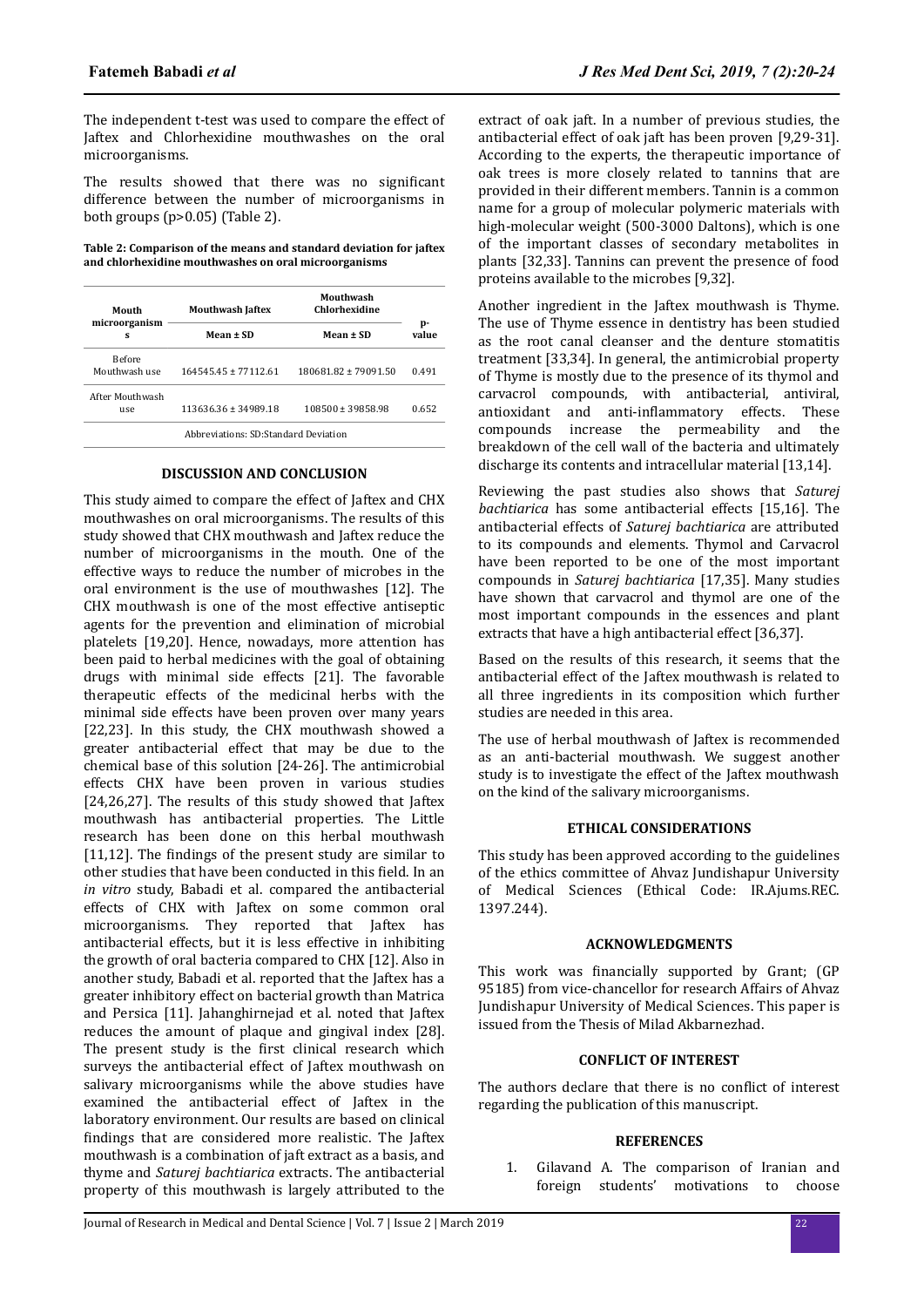dentistry field of study. Int J Pediatr 2016; 4:1993-2010.

- 2. Gilavand A. The comparison of the tuition-paid and free tuition dental students' incentives in choosing their field of study at Ahvaz Jundishapur University of Medical Sciences, Southwest of Iran. Ann Trop Med Public Health 2017; 10:1254-9.
- 3. Gilavand A, Shooriabi M. Investigating the relationship between mental health and academic achievement of dental students of Ahvaz Iundishapur university of medical sciences. IJMRHS 2016; 5:328-33.
- 4. Shooriabi M, Gilavand A, Emam SA. Evaluating the awareness and performance ratio of dental assistants working in dentistry centers of the city of Ahvaz in Southwest Iran, about infection control. Indo Am J Pharm Sci 2017; 4:2959-67.
- 5. Gilavand A, Espidkar F. Evaluating the academic status and job prospect of dentistry graduates in Iran. Indo Am J Pharm Sci 2018; 05:3520-4.
- 6. Gilavand A, Shooriabi M, Malakootian M. Investigating the frequency of occupational exposure in dentistry students of Ahvaz Jundishapur University of medical sciences in Southwest of Iran. Asian I Pharm Clin Res 2018: 11:1637-42.
- 7. Sadeghi M, Bahramabadi R. Antibacterial effects of mouthwashes of Persica and Matrica on common oral bacteria: A laboratory study. JMDS 2011; 35:107-14.
- 8. Karami M, Mazaheri R, Mesripour R. Comparison of the effect of two fluoride mouthwash on the rate of Streptococcus mutans in saliva. JMDS 2011; 35:115-22.
- 9. Sharifi AS, Gorgipour R, Gorgipour E, et al. Antifungal effect of hydroalcoholic extract of oak jaft on saprolgina fungus. YUMS 2013; 17:107-14.
- 10. Rezaie S, Loghman R, Jazayeri A, et al. Laboratory comparison of anti-caries effect of green tea polyphenol extracts with fluoride mouthwash of 0.05%, chlorhexidine of 0.2% and fluoride-chlorhexidine composition. JMDS 2012; 26:301-8.
- 11. Babadi F, Amin M, Sharafi N, et al. Comparison of the antibacterial effects of jaftex herbal mouthwash with matrica and persica on Streptococcus mutans, Streptococcus sanguinis, Streptococcus salivarius and Lactobacillus casei. J Res Med Dent Sci 2018; 6:349-54.
- 12. Babadi E, Bamzadeh Z, Babadi F. Comparison of the antibacterial effects of chlorhexidine mouthwash with jaftex mouthwash on some common oral microorganisms (An in vitro study). World Fam Med J 2017; 15:200-3.
- 13. Safari R, Adel M, Monji H, et al. Evaluation of antibacterial effect of some of the endemic herbal essential oils on Streptococcus iniae in vitro. J Aqu Eco 2015; 4:40-33.
- 14. Oke F, Aslim B, Ozturk S, et al. Essential oil composition antimicrobial and antioxidant activities of Saturejacuneifolia. Ten Food Chem 2009; 112:874-9.
- 15. Ghasemipirbalouti A, Rahimi E. Antimicrobial activity of essential oils of three herbs against Listeriamonocytogenes on chicken frankfurters. Actaagric Slov 2010; 95:219-23.
- 16. Azaz D, Demirci F, Satil F, et al. Antimicrobial activity of some satureja essential oils. Z Naturforsch 2002; 57:817-21.
- 17. Habibian DS, Gholipour S, Moshtaghi BH, et al. Evaluating antibacterial effects of alcoholic extract of Satureja bactiarica on some foodborne pathogenic bacteria of meat. Vet J 2014; 104:28-37.
- 18. Mihajilov-Krster T, Radnovic D, Kitic D. Antimicobial activity of satureja L. essential oil aiganst phytopathogenic bacteria Ewinia amylovora. Biol Nyss 2010; 1:95-8.
- 19. Maghareh AA, Yaghini J, Fallah A. Comparison of the side effects of two common Iranian-made chlorhexidine mouthwashes. Dent Res J (Isfahan) 2011; 458-63.
- 20. Lorenz K, Bruhn G, Heumann C, et al. Effect of two new chlorhexidine mouthrinses on the development of dental plaque, gingivitis, and discolouration. A randomized, investigator blind, placebo-controlled, 3-week experimental gingivitis study. J Clin Periodontol 2006; 33:561-7.
- 21. Azhdari-Zarmehri H, Naderi F, Erami E, et al. Effects of salvia Sahendica hydroalcoholic extract on PTZ-induced seizure in male mice. J Semnan Uni Med Sci; 14:497-504.
- 22. Loesche WJ. Role of anaerobic bacteria in periodontal diseases. Ann Otol Rhinol Laryngol 1991; 154:43.
- 23. Amoian B, Bayat SN, Molana Z, et al. Assessment of antibacterial effect of cinnamon on growth of porphyromons gingivalis from chronic periodontitis patients with deep pockets (in vitro). JDM 2014; 27:8-15.
- 24. Estrela C, Ribeiro RG, Estrela CR, et al. Antimicrobial effect of 2% sodium hypochlorite and 2% chlorhexidine tested by different methods. Braz Dent J 2003; 14:58-62.
- 25. Hupp JR. Infection control in surgical practice. Contemporary Oral and Maxillofacial Surgery-EBook 2013; 54.
- 26. Mozaffari B, Mansouri SH, Raiabalian S, et al. In vitro study between antibacterial and cytotoxic effects of chlorhexidine and persica mouthrinses. J Dent Sch 2005; 23:494-509.
- 27. Topazian RG, Goldberg MH, Hupp JR. Oral and maxillofacial infections. Elsevier Health Sciences 2002.
- 28. Jahanghirnejad M, Babadi F, Safikhani E, et al. Comparison of the effects of chlorhexidine